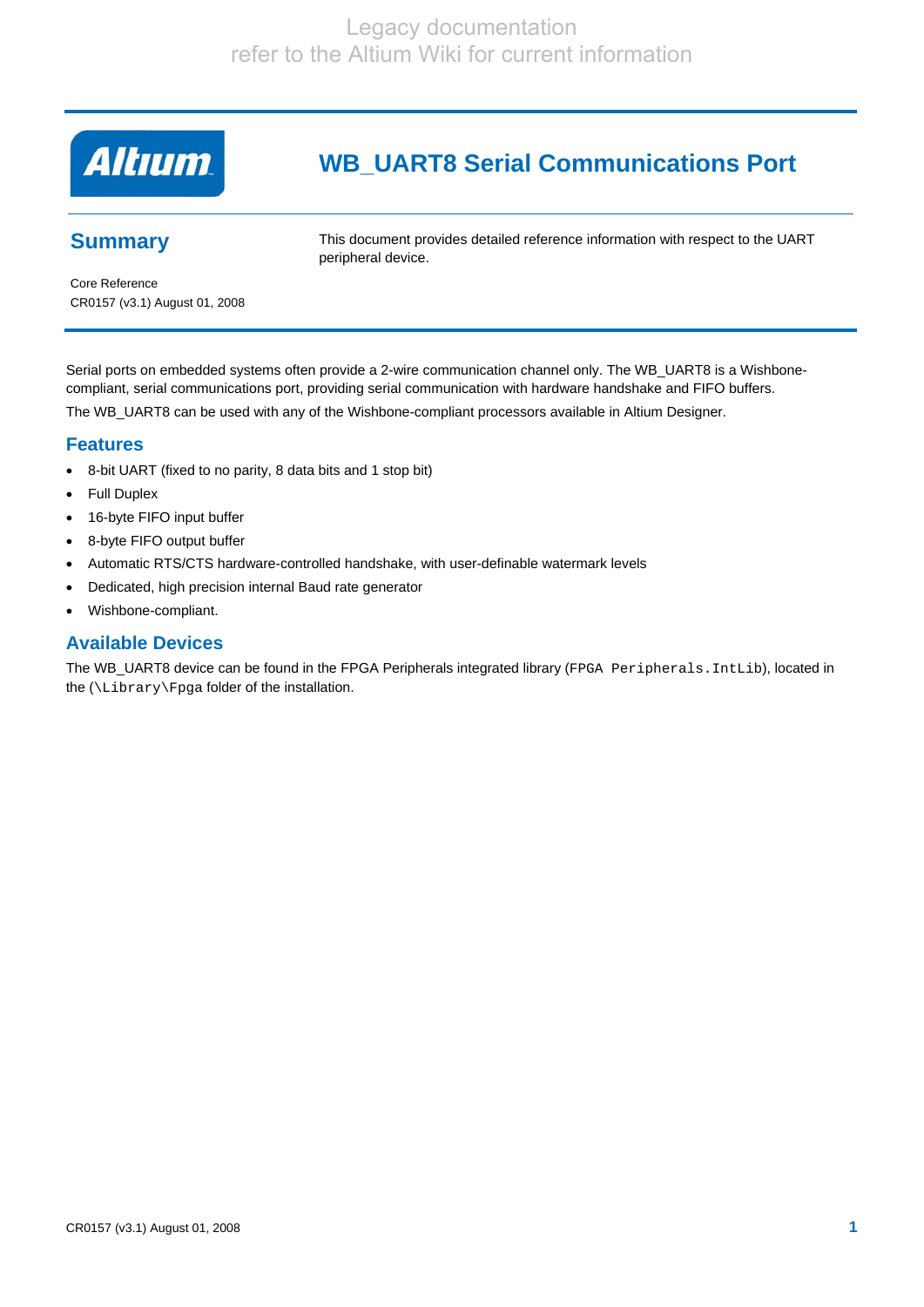# *WB\_UART8 Serial Communications Port*

# **Functional Description**

# **Symbol**



*Figure 1. WB\_UART8 Symbol* 

# **Pin Description**

*Table 1. WB\_UART8 pin description* 

| <b>Name</b> | <b>Type</b>            | Polarity/<br><b>Bus size</b> | <b>Description</b>                                                                                                                                                                                      |  |  |  |
|-------------|------------------------|------------------------------|---------------------------------------------------------------------------------------------------------------------------------------------------------------------------------------------------------|--|--|--|
|             | <b>Control Signals</b> |                              |                                                                                                                                                                                                         |  |  |  |
| $CLK_l$     | T                      | <b>Rise</b>                  | External (system) clock                                                                                                                                                                                 |  |  |  |
| RST_I       | ı                      | High                         | External (system) reset                                                                                                                                                                                 |  |  |  |
|             |                        |                              | <b>Microcontroller Interface Signals</b>                                                                                                                                                                |  |  |  |
| STB_I       | ı                      | High                         | Strobe signal. When asserted, indicates the start of a valid Wishbone data<br>transfer cycle                                                                                                            |  |  |  |
| CYC_I       | T                      | High                         | Cycle signal. When asserted, indicates the start of a valid Wishbone cycle                                                                                                                              |  |  |  |
| ACK O       | $\circ$                | High                         | Standard Wishbone device acknowledgement signal. When this signal goes high,<br>the WB_UART8 (Wishbone Slave) has finished execution of the requested action<br>and the current bus cycle is terminated |  |  |  |
| ADR_I       | T                      | $\overline{4}$               | Standard Wishbone address bus, used to select an internal register of the<br>Wishbone slave device for writing to/reading from                                                                          |  |  |  |
| DAT_O       | O                      | 8                            | Data to be sent to an external Wishbone master device (e.g. host processor)                                                                                                                             |  |  |  |
| DAT_I       | $\mathbf{I}$           | 8                            | Data received from an external Wishbone master device (e.g. host processor)                                                                                                                             |  |  |  |
| WE I        | J                      | Level                        | Write enable signal. Used to indicate whether the current local bus cycle is a<br>Read or Write cycle:                                                                                                  |  |  |  |
|             |                        |                              | $0 = Read$<br>$1 = Write$                                                                                                                                                                               |  |  |  |
| INT_O       | $\circ$                | 2/High                       | Interrupt output lines. Two interrupts are sent to the connected host processor on<br>this 2-bit bus.                                                                                                   |  |  |  |
|             |                        |                              | bit $0 = set$ High if any of the lower 4 bits of the Interrupt Status register<br>(INTSTAT.3INTSTAT.0) are High. These bits are all related to the transmitter.                                         |  |  |  |
|             |                        |                              | bit $1 = set High if any of the upper 4 bits of the interrupt Status register$<br>(INTSTAT.7INTSTAT.4) are High. These bits are all related to the receiver.                                            |  |  |  |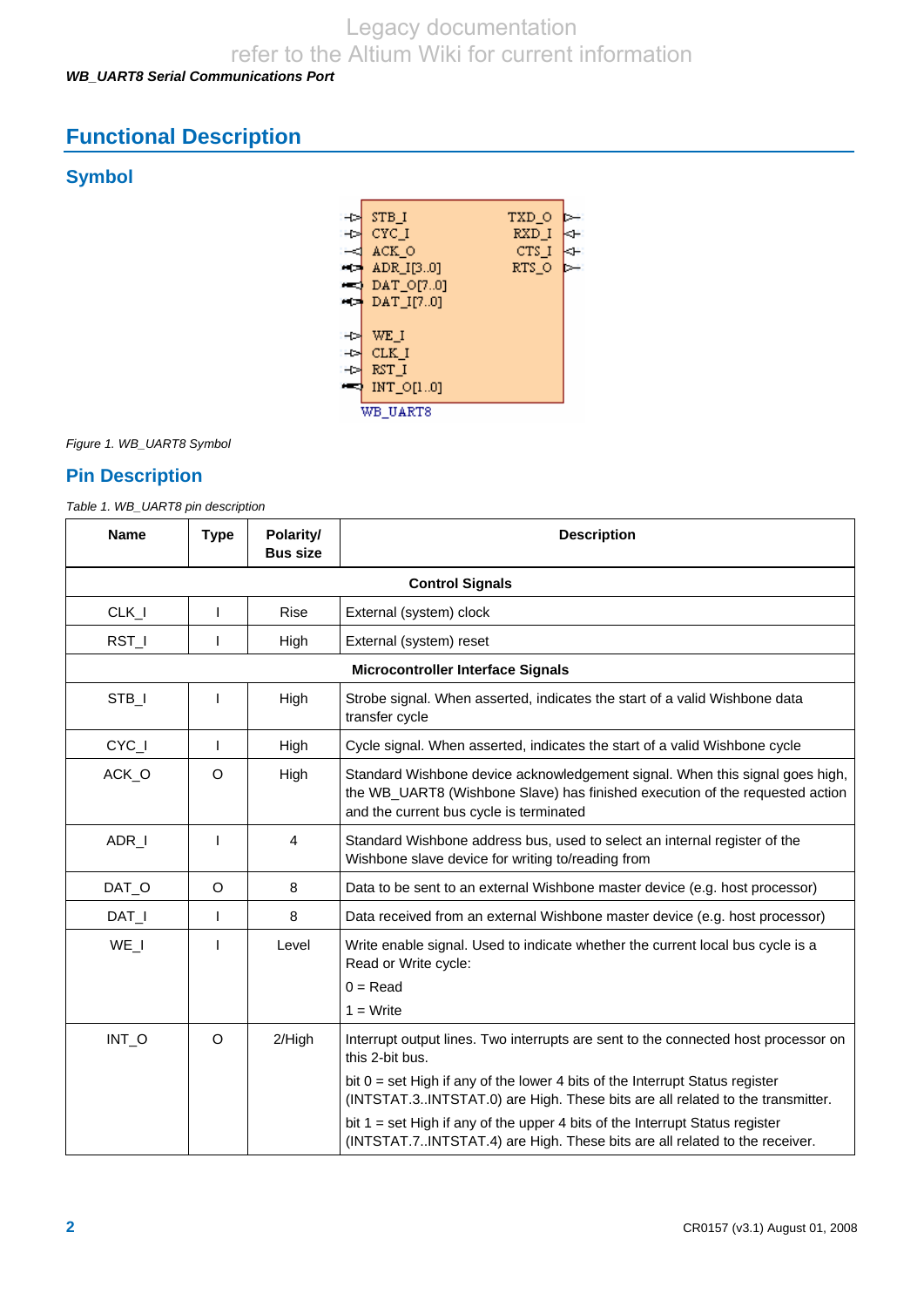#### *WB\_UART8 Serial Communications Port*

| <b>Name</b>                     | <b>Type</b> | Polarity/<br><b>Bus size</b> | <b>Description</b>                                                                                                                                             |  |
|---------------------------------|-------------|------------------------------|----------------------------------------------------------------------------------------------------------------------------------------------------------------|--|
| <b>Serial Interface Signals</b> |             |                              |                                                                                                                                                                |  |
| TXD_O                           | $\circ$     |                              | Serial data transmit                                                                                                                                           |  |
| RXD_I                           | I           |                              | Serial data receive                                                                                                                                            |  |
| CTS_I                           | J           | Level                        | Clear To Send. Part of the automatic hardware-controlled handshake.                                                                                            |  |
|                                 |             |                              | $0 =$ device connected to the WB_UART8 on the serial side is not ready to receive<br>data                                                                      |  |
|                                 |             |                              | $1 =$ device connected to the WB_UART8 on the serial side is ready to receive<br>data.                                                                         |  |
|                                 |             |                              | Note: If the ctsen bit in the Handshake register (HSK.0) is cleared, transmission<br>will not depend on the readiness of the connected (remote) serial device. |  |
| RTS_O                           | $\circ$     | Level                        | Request To Send. Part of the automatic hardware-controlled handshake.                                                                                          |  |
|                                 |             |                              | 0 = WB_UART8 is ready to receive data from the connected serial device.<br>RTS_O will go Low when:                                                             |  |
|                                 |             |                              | there are less bytes in the Receive Buffer than the specified low watermark in<br>the RXLOWMARK register, or                                                   |  |
|                                 |             |                              | the forcerts bit in the Handshake register (HSK.1) is High and the rtsval<br>$\bullet$<br>bit in the same register (HSK.2) is Low.                             |  |
|                                 |             |                              | $1 = WB$ UART8 is not ready to receive data from the connected serial device.<br>RTS O will go High when:                                                      |  |
|                                 |             |                              | there are more bytes in the Receive Buffer than the specified high watermark<br>in the RXHIGHMARK register, or                                                 |  |
|                                 |             |                              | the forcerts bit in the Handshake register (HSK.1) is High and the rtsval<br>$\bullet$<br>bit in the same register (HSK.2) is High.                            |  |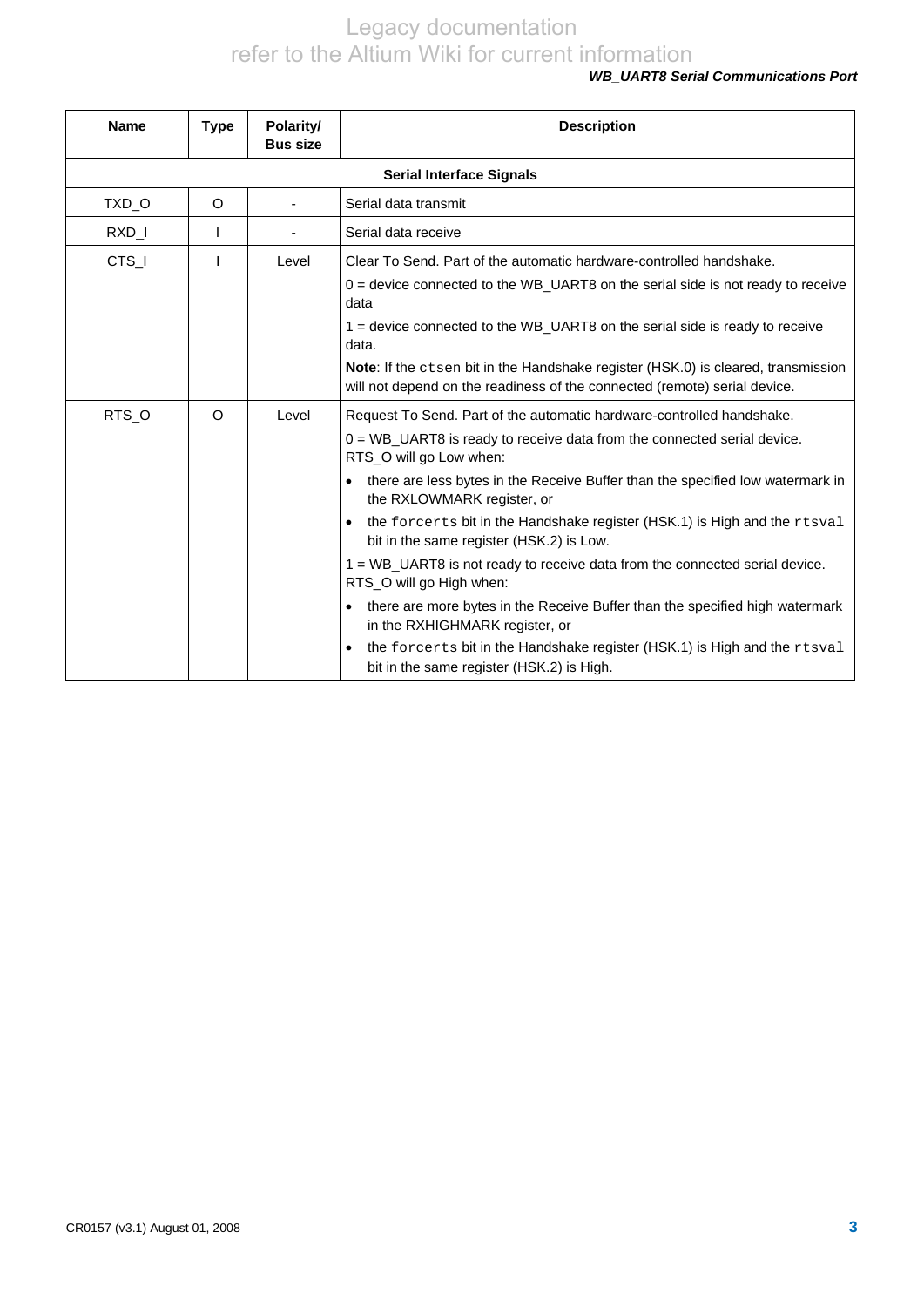### *WB\_UART8 Serial Communications Port*

# **Hardware Description**

# **Block Diagram**



*Figure 2. WB\_UART8 block diagram* 

# **Internal Registers**

The following sections detail the internal registers for the WB\_UART8.

# **Baud Rate Generator Register (BRG)**

#### **Access**: Read/Write

The upper (BRG[23..16]), middle (BRG[15..8]) and lower (BRG[7..0]) bytes of this register are accessed separately. The register's 24-bit value is used in the generation of the serial transmit and receive clocks.

The baud rate is generated based on the overflow rate of an internal 24-bit baud rate adder. This adder increments every timer tick with the 24-bit value set in the BRG register. When the most significant bit in the adder changes state from '0' to '1', the baud rate counter fires. A serial bit takes 8 clock cycles from this counter. The value to be loaded into the BRG register can be calculated using the following expression:

$$
BRG = \frac{Baud Rate * 8000000h}{F_{CLK_l}}
$$

**Note**: The internal adder is not reset when the baud rate counter changes.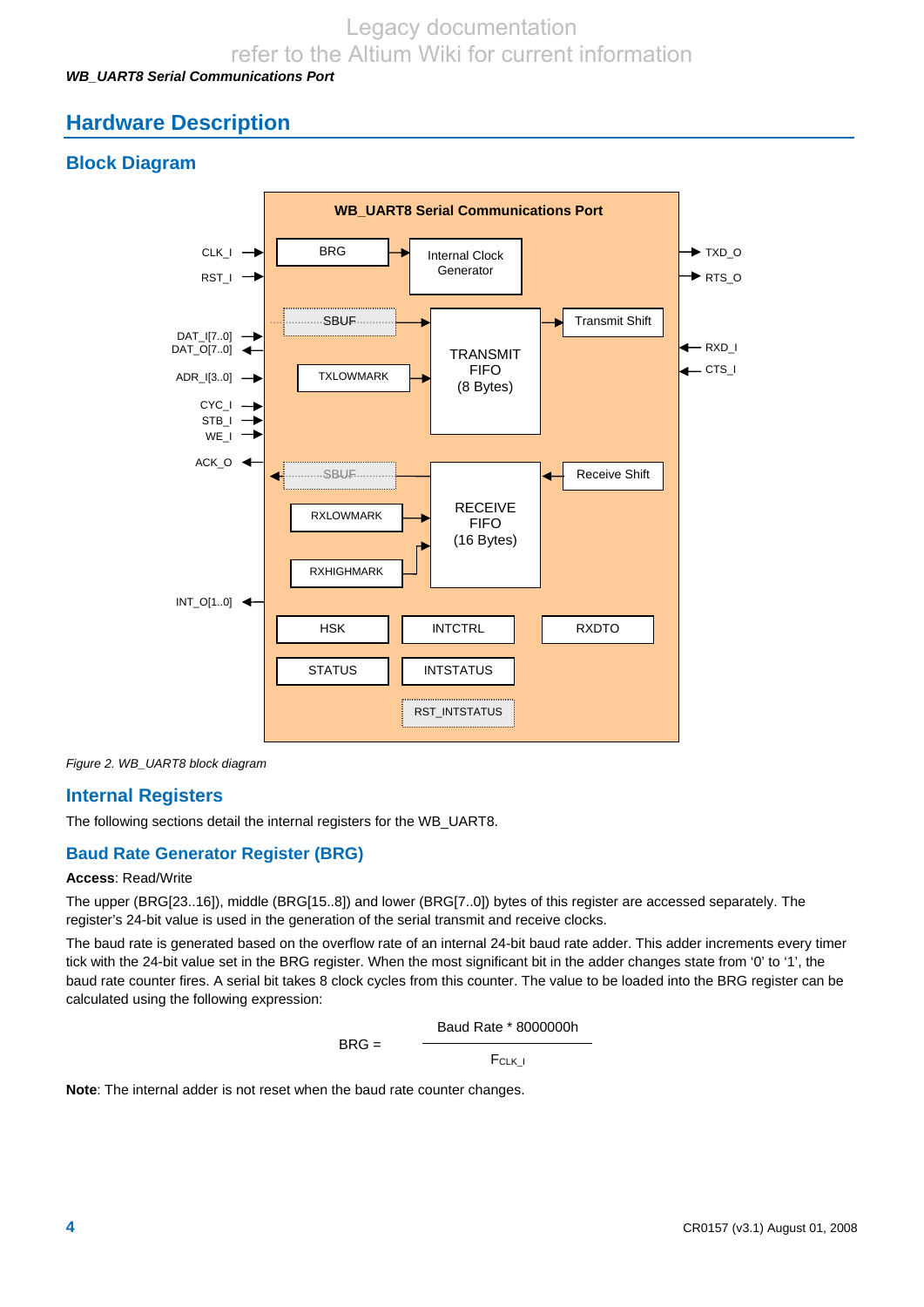### *WB\_UART8 Serial Communications Port*

# **Handshake Register (HSK)**

#### **Access**: Read/Write

This 8-bit register is used to control the hardware handshake between the WB\_UART8 and the remote device connected to its serial port.

*Table 2. The HSK register* 

| <b>MSB</b> |                          |                          |        |          | LSB<br>____ |
|------------|--------------------------|--------------------------|--------|----------|-------------|
| cts        | $\overline{\phantom{0}}$ | $\overline{\phantom{0}}$ | rtsval | torcerts | ctsen       |

#### *Table 3. HSK register bit functions*

| <b>Bit</b> | Symbol   | <b>Function</b>                                                                                                                                                                                                                                                                                                                                                                                                                                                |
|------------|----------|----------------------------------------------------------------------------------------------------------------------------------------------------------------------------------------------------------------------------------------------------------------------------------------------------------------------------------------------------------------------------------------------------------------------------------------------------------------|
| HSK.7      | cts      | Returns current state of CTS_I pin when read. This bit is ignored when writing to<br>the register.                                                                                                                                                                                                                                                                                                                                                             |
| HSK.6      |          | Not used. Returns 0 when read                                                                                                                                                                                                                                                                                                                                                                                                                                  |
| HSK.5      |          | Not used. Returns 0 when read                                                                                                                                                                                                                                                                                                                                                                                                                                  |
| HSK.4      |          | Not used. Returns 0 when read                                                                                                                                                                                                                                                                                                                                                                                                                                  |
| HSK.3      |          | Not used. Returns 0 when read                                                                                                                                                                                                                                                                                                                                                                                                                                  |
| HSK.2      | rtsval   | RTS Value bit. Controls the state of the RTS_O pin when the forcerts bit of<br>this register (HSK.1) is High.<br>$0 = RTS$ O taken Low<br>$1 = RTS_O$ taken High.                                                                                                                                                                                                                                                                                              |
| HSK.1      | forcerts | Force RTS bit.<br>$0 = State$ of RTS_O pin is purely controlled based on the number of bytes in the<br>Receive Buffer. If the number exceeds the high watermark defined by the<br>RXHIGHMARK register, RTS_O goes High. RTS_O will automatically go Low<br>when the number of bytes drops below the low watermark defined by the<br>RXLOWMARK register.<br>1 = State of RTS_O pin is controlled by the value of the $r$ tsval bit of this<br>register (HSK.2). |
| HSK.0      | ctsen    | Enable CTS bit.<br>$0 = WB$ UART8 is free to transmit data without regard for the current state of the<br>CTS_I pin<br>1 = WB_UART8 must wait for the CTS_I pin to be taken High by the connected<br>serial station before transmission can proceed.                                                                                                                                                                                                           |

### **Status Register (STATUS)**

#### **Access**: Read-only

This 8-bit register is used to determine the current state of the WB\_UART8 device.

*Table 4. The STATUS register* 

| <b>MSB</b> |        |          |           |           |       |         | LSB    |
|------------|--------|----------|-----------|-----------|-------|---------|--------|
| rxfull     | rxhigh | rxnempty | rxtimeout | txshempty | txlow | txempty | txfull |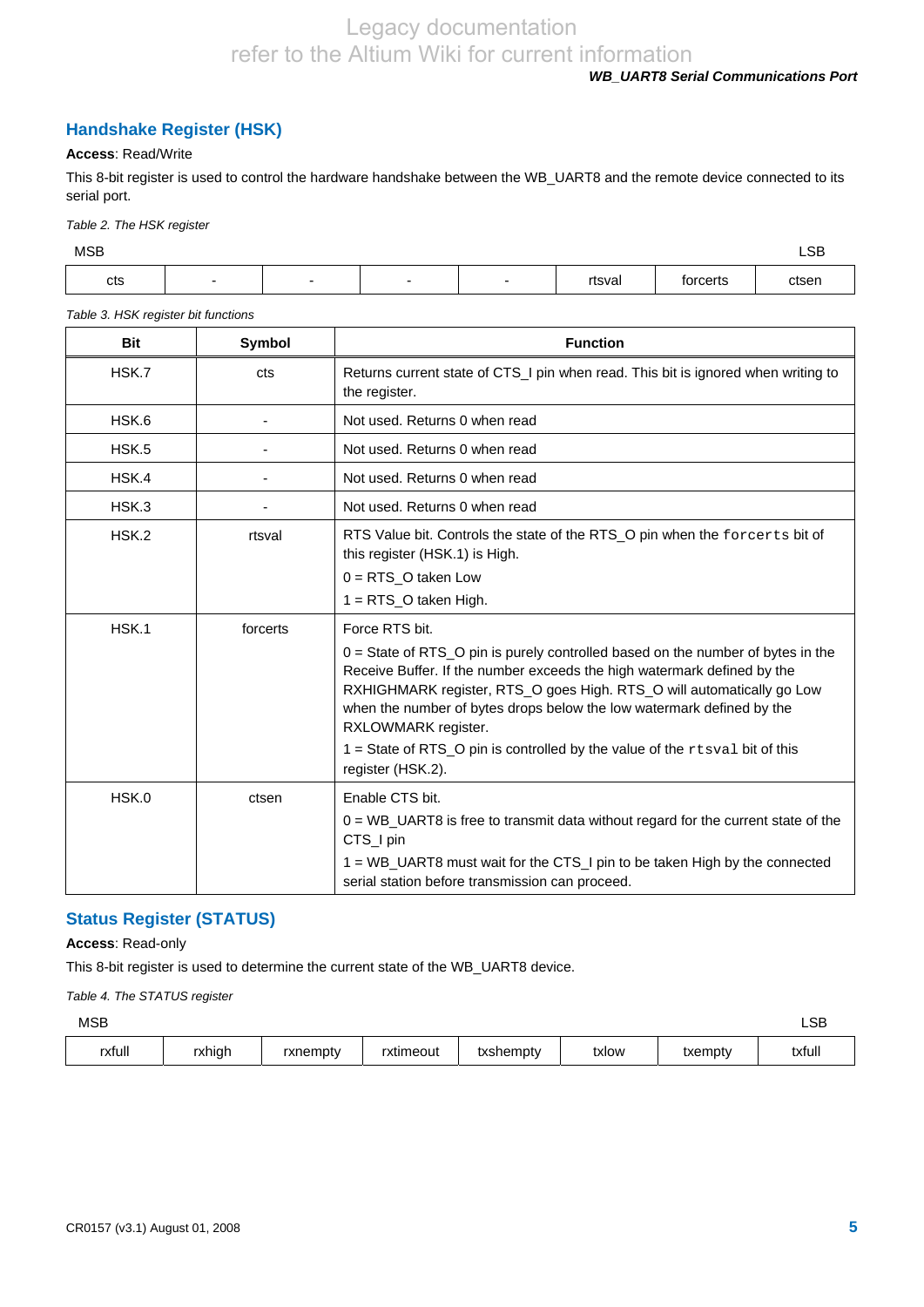#### *WB\_UART8 Serial Communications Port*

#### *Table 5. STATUS register bit functions*

| <b>Bit</b> | Symbol    | <b>Function</b>                                                                                                                                     |
|------------|-----------|-----------------------------------------------------------------------------------------------------------------------------------------------------|
| STATUS.7   | rxfull    | Receiver Full flag. Taken High if the Receive Buffer is full.                                                                                       |
| STATUS.6   | rxhigh    | Receiver High flag. Taken High if the number of bytes in the Receive Buffer<br>exceeds the high watermark defined by the RXHIGHMARK register.       |
| STATUS.5   | rxnempty  | Receiver Not Empty flag. Taken High if the Receive Buffer is not empty.                                                                             |
| STATUS.4   | rxtimeout | Receiver Time-out flag. Taken High if the Receive Buffer is not empty and has<br>not been read within time.                                         |
| STATUS.3   | txshempty | Transmitter Shift Register Empty flag. Taken High if the Transmitter shift register<br>is empty.                                                    |
| STATUS.2   | txlow     | Transmitter Low flag. Taken High if the number of bytes in the Transmit Buffer is<br>less than the low watermark defined by the TXLOWMARK register. |
| STATUS.1   | txempty   | Transmitter Empty flag. Taken High if the Transmit Buffer is empty.                                                                                 |
| STATUS.0   | txfull    | Transmitter Full. Taken High if the Transmit Buffer is full.                                                                                        |

#### **Interrupt Control Register (INTCTRL)**

#### **Access**: Read/Write

This 8-bit register is used to enable interrupt generation for each of the corresponding bits in the STATUS register. Provided bit INTCTRL.n is High, an interrupt will be generated when the corresponding bit STATUS.n goes High.

*Table 6. The INTCTRL register* 

| <b>MSB</b> |        |          |           |           |       |         | LSB    |
|------------|--------|----------|-----------|-----------|-------|---------|--------|
| rxfull     | rxhigh | rxnempty | rxtimeout | txshempty | txlow | txempty | txfull |

#### *Table 7. INTCTRL register bit functions*

| <b>Bit</b> | Symbol    | <b>Function</b>                                                                       |
|------------|-----------|---------------------------------------------------------------------------------------|
| INTCTRL.7  | rxfull    | Enables interrupt generation for Receiver Full flag (STATUS.7).                       |
| INTCTRL.6  | rxhigh    | Enables interrupt generation for Receiver High flag (STATUS.6).                       |
| INTCTRL.5  | rxnempty  | Enables interrupt generation for Receiver Not Empty flag (STATUS.5).                  |
| INTCTRL.4  | rxtimeout | Enables interrupt generation for Receiver Time-out flag (STATUS.4).                   |
| INTCTRL.3  | txshempty | Enables interrupt generation for Transmitter Shift Register Empty flag<br>(STATUS.3). |
| INTCTRL.2  | txlow     | Enables interrupt generation for Transmitter Low flag (STATUS.2).                     |
| INTCTRL.1  | txempty   | Enables interrupt generation for Transmitter Empty flag (STATUS.1).                   |
| INTCTRL.0  | txfull    | Enables interrupt generation for Transmitter Full (STATUS.0).                         |

#### **Interrupt Status Register (INTSTATUS)**

#### **Access**: Read/Write

This 8-bit register is used to reflect the state of interrupts for the WB\_UART8 device. If an interrupt is generated, the cause of the interrupt can be easily determined by reading this register.

Each bit in this register (INTSTATUS.n) will go HIGH provided:

- the corresponding bit in the Interrupt Control register (INTCTRL.n) is High and
- the corresponding bit in the Status register (STATUS.n) goes High.

A set bit in this register can only be cleared by software, by writing a '1' to the relevant bit of the register (INTSTATUS.n). This may sound strange at first, as the bit is already a '1'. When you perform a Wishbone Write to the INTSTATUS register, you are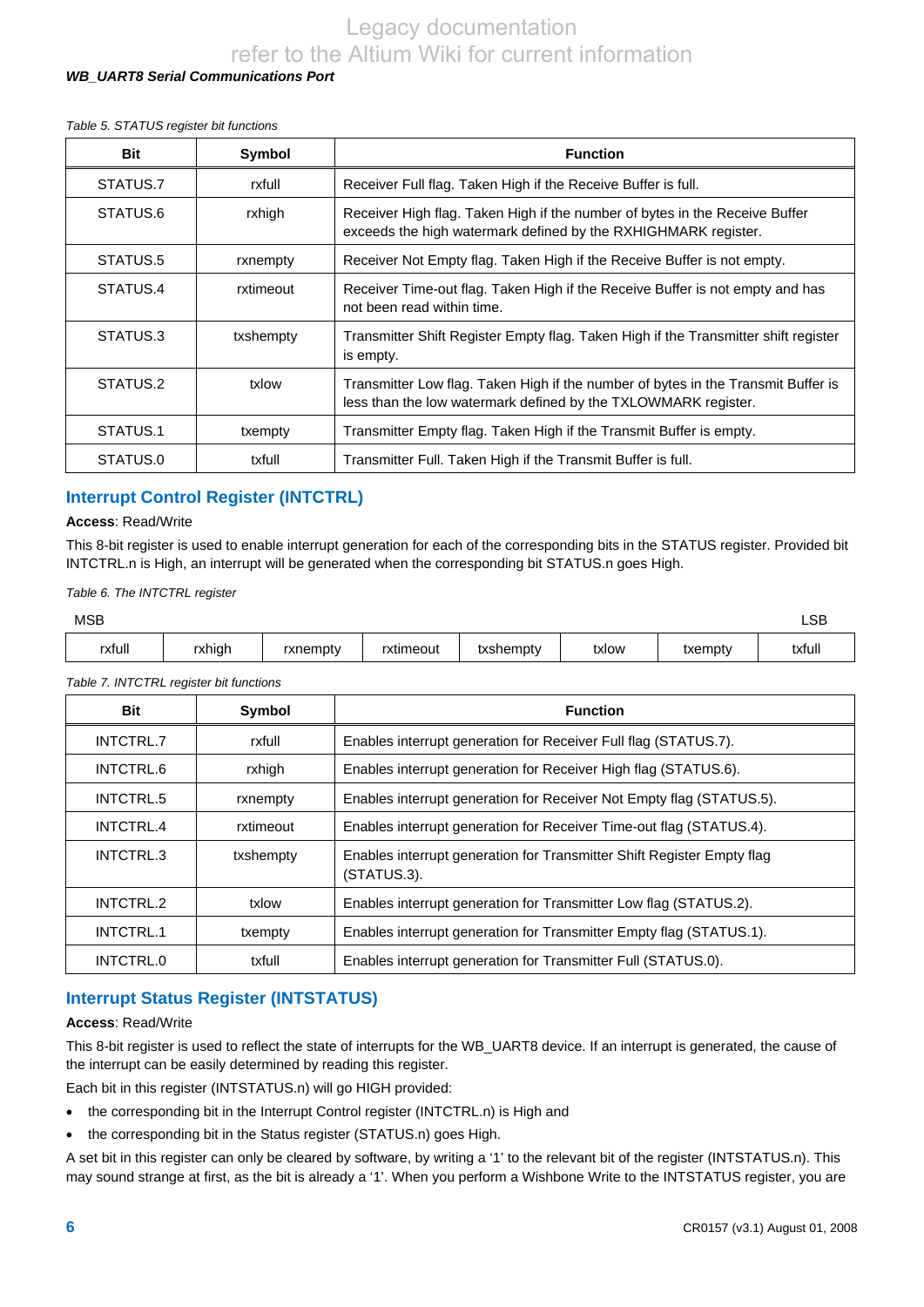#### *WB\_UART8 Serial Communications Port*

simply using the address of the register only. The byte of data sent from the host processor is actually loaded into an alternate, internal register – RST\_INTSTATUS. A '1' in bit RST\_INTSTATUS.n is subsequently used to clear the corresponding bit in the Interrupt Status register (INTSTATUS.n).

Note: After writing a '1' to clear bit INTSTATUS.n, the RST\_INTSTATUS.n bit will be cleared on the next rising edge of CLK\_I provided that the INTSTATUS.n bit is still clear.

#### *Table 8. The INTSTATUS register*

| <b>MSB</b> |        |          |           |           |       |         | LSB    |
|------------|--------|----------|-----------|-----------|-------|---------|--------|
| rxfull     | rxhigh | rxnempty | rxtimeout | txshempty | txlow | txempty | txfull |

#### *Table 9. INTSTATUS register bit functions*

| Bit                | Symbol    | <b>Function</b>                                        |
|--------------------|-----------|--------------------------------------------------------|
| INTSTATUS.7        | rxfull    | Goes High if INTCTRL.7 is High and STATUS.7 goes High. |
| <b>INTSTATUS.6</b> | rxhigh    | Goes High if INTCTRL.6 is High and STATUS.6 goes High  |
| INTSTATUS.5        | rxnempty  | Goes High if INTCTRL.5 is High and STATUS.5 goes High  |
| INTSTATUS.4        | rxtimeout | Goes High if INTCTRL.4 is High and STATUS.4 goes High  |
| INTSTATUS.3        | txshempty | Goes High if INTCTRL.3 is High and STATUS.3 goes High  |
| INTSTATUS.2        | txlow     | Goes High if INTCTRL.2 is High and STATUS.2 goes High  |
| <b>INTSTATUS.1</b> | txempty   | Goes High if INTCTRL.1 is High and STATUS.1 goes High  |
| INTSTATUS.0        | txfull    | Goes High if INTCTRL.0 is High and STATUS.0 goes High  |

# **Serial Data Buffer Register (SBUF)**

#### **Access**: Read/Write

This is not actually a register in the true sense of the word, but rather is a single address that is used to access the Transmit and Receive Buffers. Performing a Wishbone Write to the SBUF address loads data directly into the Transmit Buffer. If the Buffer is full, transmission may stop and the buffer content is overwritten.

Performing a Wishbone Read from the SBUF address retrieves data directly from the Receive Buffer. If no bytes are available in the Receive Buffer, the returned byte is invalid. Otherwise, the retrieved byte is removed from the buffer, effectively freeing up space.

### **Transmit Buffer Low Watermark Register (TXLOWMARK)**

#### **Access**: Read/Write

For optimal performance, the Transmit Buffer should be filled at all times and the transmitter interrupt service should occur as little as possible. Therefore a low watermark can be set. When there are less bytes in the Transmit Buffer than indicated by this register, the corresponding  $txlow$  status flag (STATUS.2) will be set and an interrupt can be generated to indicate to the processor that it's time to refill the Transmit Buffer.

**Note**: The interrupt for this condition will only be generated provided that the corresponding interrupt enable bit for this flag is set in the Interrupt Control register (INTCTRL.2).

### **Receive Buffer Watermark Registers (RXHIGHMARK and RXLOWMARK)**

#### **Access**: Read/Write

High and low watermarks can be defined for the Receive Buffer, which can then be used to control the state of the RST\_O output line sent to the connected serial device from which data is being received. If the number of bytes in the Receive Buffer exceeds the high watermark defined by the RXHIGHMARK register, RTS\_O goes High. RTS\_O will automatically go Low again when the number of bytes drops below the low watermark defined by the RXLOWMARK register

Upon exceeding the high watermark, the  $r$ xhigh status flag will be set (STATUS.6). An interrupt can be generated provided that the corresponding interrupt enable bit in the Interrupt Control register is set (INTCTRL.6).

**Note**: Asserting the RTS\_O signal (i.e. RTS\_O = '1') should stop the connected serial device from sending more information. However, in many implementations, the remote device will empty its Transmit Buffer before stopping. If a currently transmitting WB\_UART8 receives a Low on its CTS\_I input, it will finish the current byte in its Transmit shift register and then stop.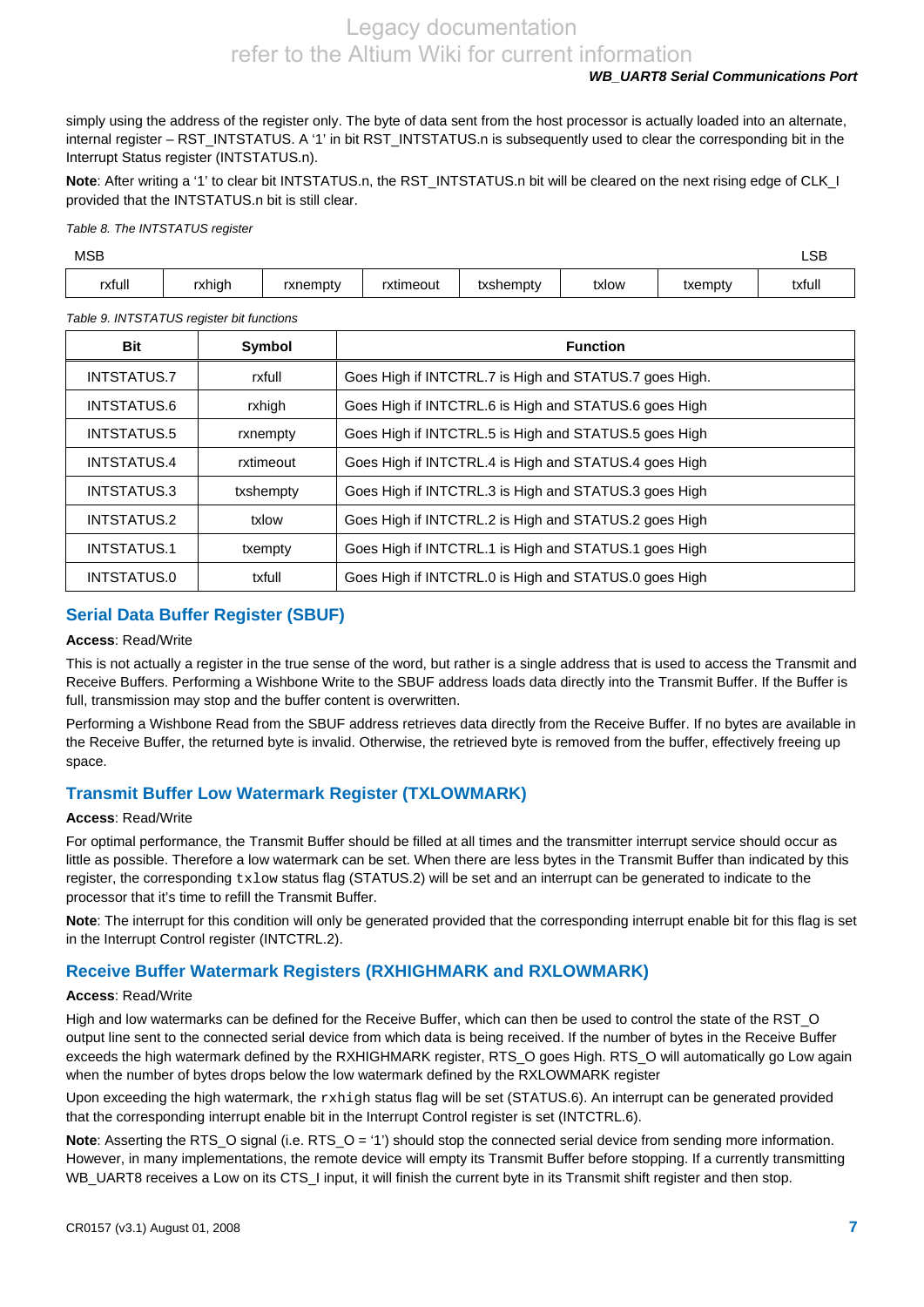#### *WB\_UART8 Serial Communications Port*

# **Receive Delay Timeout Register (RXDTO)**

#### **Access**: Read/Write

This 8-bit register provides an 8-bit delay value used in the generation of the rxtimeout interrupt (if enabled). You are essentially specifying the number of bit cycles that can elapse since the last data received by the WB\_UART8. The delay time can be in the valid range  $0 - 255$ .

After reception of the last data word (i.e. stop bit received) a delay counter is started. If another data word is received – heralded by the detection of another start bit – the delay counter is stopped. If, however, no further data is received, the delay counter will continue to increment on each change of the Baud rate generator. If the Receive Buffer is not empty and the delay counter reaches the delay time specified by the Receive Delay Timeout register, then the rxtimeout interrupt will be generated provided:

- the rxtimeout bit in the Interrupt Control register (INTCTRL.4) is High and
- the rxtimeout bit in the Status register (STATUS.4) is High.

#### **Register Reset Values**

Table 10 shows the values contained in each of the WB\_UART8's internal registers after an external system reset has been received on the RST\_I input.

| Register      | Value after reset |
|---------------|-------------------|
| BRG[2316]     | 00000000          |
| BRG[158]      | 00000000          |
| BRG[70]       | 00000000          |
| HSK           | 10000000          |
| <b>STATUS</b> | 00001010          |
| INTCTRL       | 00000000          |
| INTSTATUS     | 00000000          |
| TXI OWMARK    | 00000000          |
| RXHIGHMARK    | 11111111          |
| RXLOWMARK     | 00000000          |
| RXDTO         | 00000000          |

*Table 10. Register reset values* 

Note: After a reset, bit 3 of the Status register (txshempty) is initially cleared to '0', then set to '1' at the first cycle of CLK\_I. Bit 7 of the Handshake register (cts) depends on the state of the CTS\_I pin, which in turn is controlled by the remote serial device. Typically this is a '1' as any data sent to the remote device before the reset will have easily been read by that device.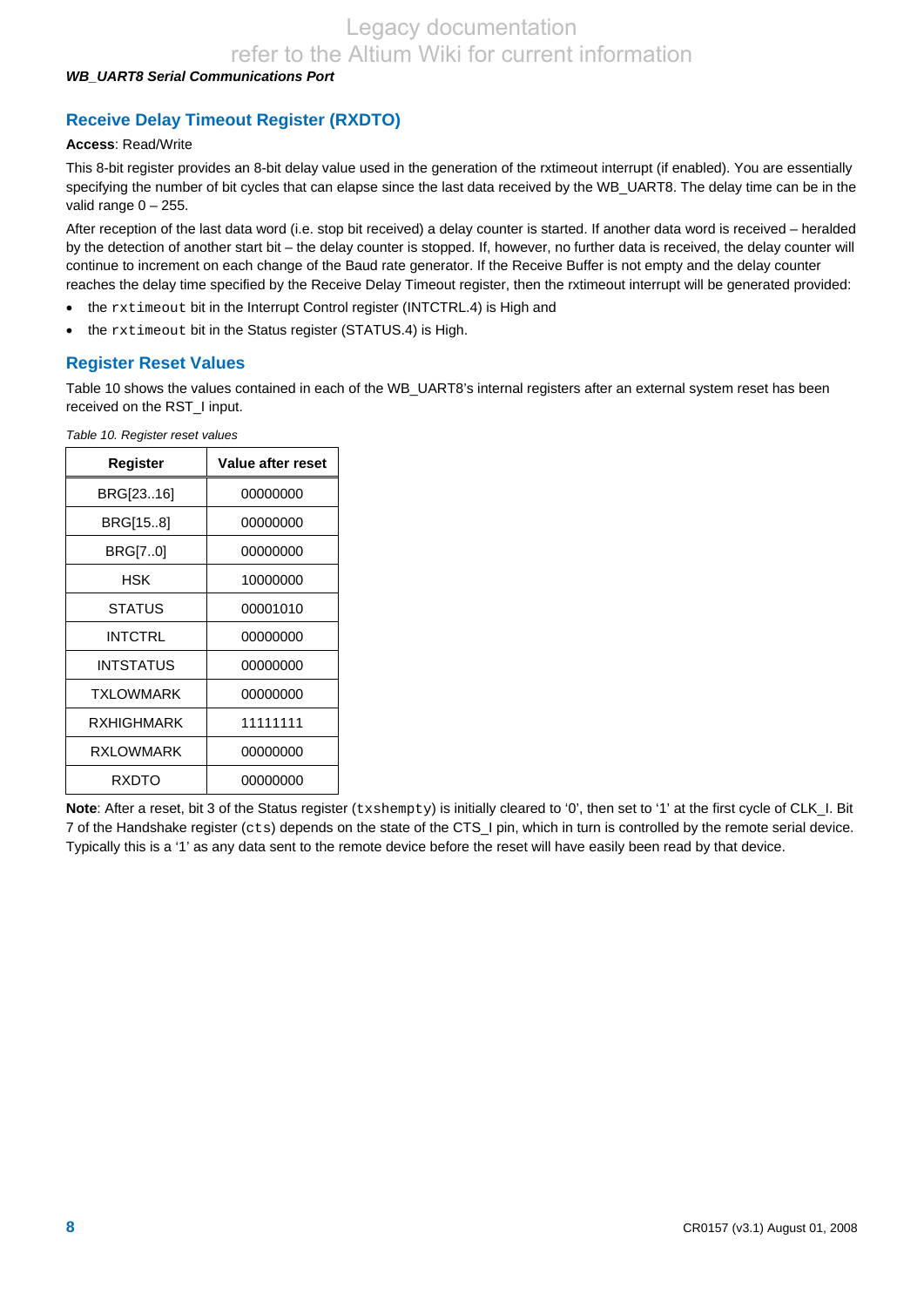# **Host to Controller Communications**

Communications between the host processor and the WB\_UART8 is carried out over the standard Wishbone bus.

The host processor can access any of the WB\_UART8's software accessible internal registers. Selection of a particular register is achieved by supplying the 4-bit binary ID address code of the register. This code is sent to the WB\_UART8 and appears at its ADR\_I input. Table 11 shows the address IDs associated with each of the addressable registers.

*Table 11. Internal register address IDs* 

| Register         | Register Address ID |
|------------------|---------------------|
| BRG[2316]        | 0000                |
| BRG[158]         | 0001                |
| BRG[70]          | 0010                |
| HSK              | 0011                |
| <b>STATUS</b>    | 0100                |
| <b>INTCTRL</b>   | 0101                |
| <b>INTSTATUS</b> | 0110                |
| <b>SBUF</b>      | 0111                |
| <b>TXLOWMARK</b> | 1000                |
| RXHIGHMARK       | 1001                |
| <b>RXLOWMARK</b> | 1010                |
| <b>RXDTO</b>     | 1011                |

#### **Notes**

- The STATUS register is read-only.
- The SBUF address is used to access the Transmit and Receive Buffers directly, and not a dedicated SBUF register. Provided you are performing a Write (WE\_I input High), you will access the Transmit Buffer. When performing a Read (WE\_I input Low) you will access the Receive Buffer.
- When performing a read using address '0110', you will be reading data from the INTSTATUS register. When performing a write using this same address, you will be loading data into the internal RST\_INTSTATUS register.

# **Writing to an Internal Register**

Data is written from the host processor to an internal register in the WB\_UART8, in accordance with the standard Wishbone data transfer handshaking protocol. The write operation occurs on the rising edge of the CLK I input and can be summarized as follows:

- The host presents the 4-bit address ID for the register to be written on its ADR\_O output and a valid byte of data on its DAT O output. It then asserts its WE O signal, to specify a Write cycle.
- The WB\_UART8 receives the address ID on its ADR\_I input and prepares to receive data into the selected register.
- The host asserts its STB\_O and CYC\_O outputs, indicating that the transfer is to begin. The WB\_UART8, which monitors its STB\_I and CYC\_I inputs on each rising edge of the CLK\_I signal, reacts to this assertion by latching the byte of data appearing at its DAT\_I input, into the target register, and asserting its ACK\_O signal – to indicate to the host that the data has been received.
- The host, which monitors its ACK\_I input on each rising edge of the CLK\_I signal, responds by negating the STB\_O and CYC\_O signals. At the same time, the WB\_UART8 negates the ACK\_O signal and the data transfer cycle is naturally terminated.

### **Reading from an Internal Register**

Data is read from one of the WB\_UART8's internal registers, in accordance with the standard Wishbone data transfer handshaking protocol. This data transfer cycle can be summarized as follows: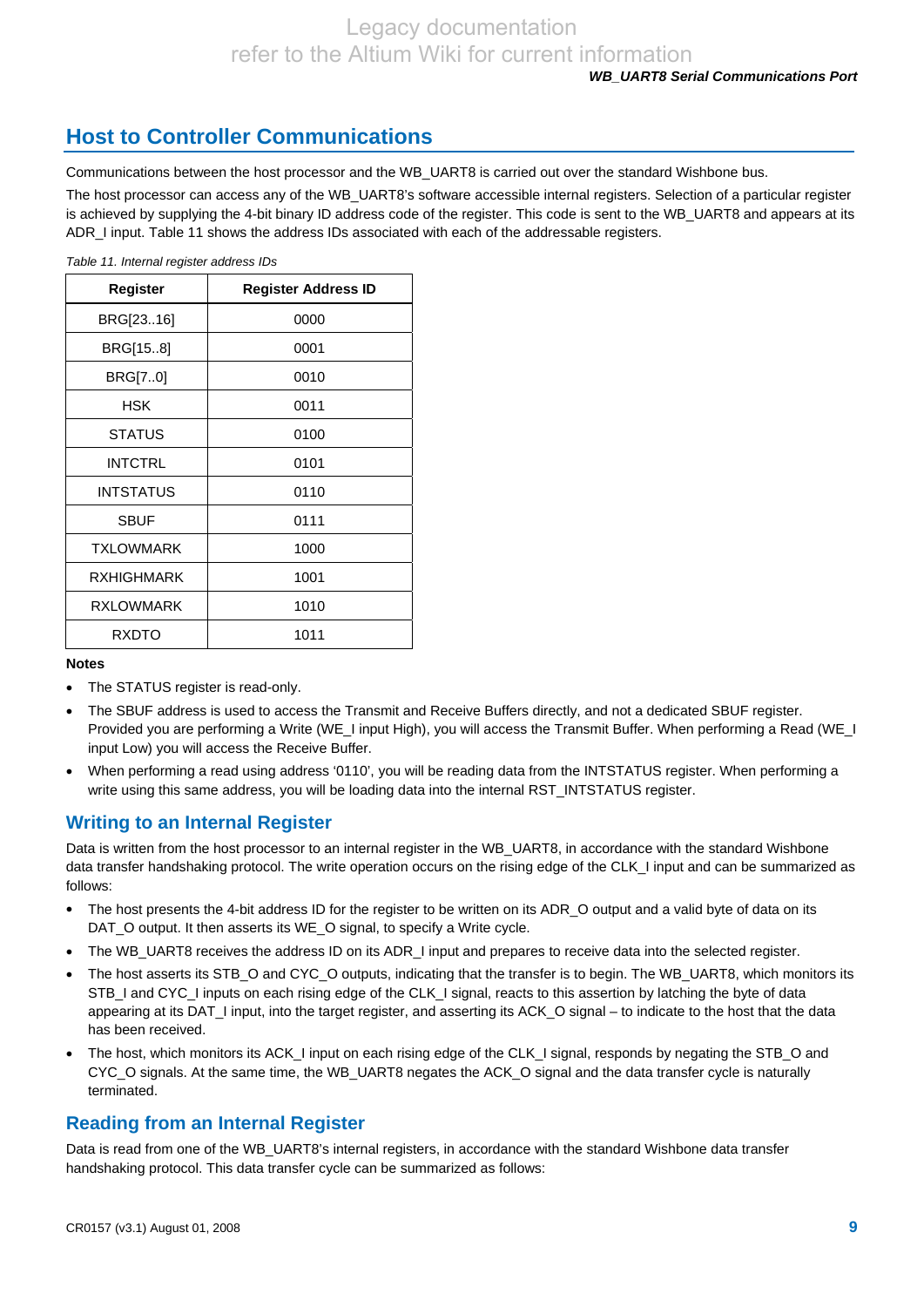#### *WB\_UART8 Serial Communications Port*

- The host presents the 4-bit address ID for the register to be read on its ADR\_O output. It then negates its WE\_O signal, to specify a Read cycle.
- The WB\_UART8 receives the address ID on its ADR\_I input and prepares to transmit data from the selected register.
- The host asserts its STB\_O and CYC\_O outputs, indicating that the transfer is to begin. The WB\_UART8, which monitors its STB\_I and CYC\_I inputs on each rising edge of the CLK\_I signal, reacts to this assertion by presenting the valid byte of data at its DAT\_O output and asserting its ACK\_O signal – to indicate to the host that valid data is present.
- The host, which monitors its ACK\_I input on each rising edge of the CLK\_I signal, responds by latching the byte of data appearing at its DAT. I input and negating the STB\_O and CYC\_O signals. At the same time, the WB\_UART8 negates the ACK O signal and the data transfer cycle is naturally terminated.

# **Interfacing to a 32-Bit Processor**

Figure 3 shows an example of how a WB\_UART8 device can be wired into a design that uses a 32-bit processor – in this case a TSK3000A. A configurable Wishbone Interconnect device (WB\_INTERCON) is used to simplify connection and also handle the addressing – taking the 24-bit address line from the processor and mapping it to the 4-bit address line used to drive the peripheral.





Internal WB\_UART8 registers are accessed directly by adding the 4-bit address for the required register to the 24-bit base address of the WB\_UART8 device. This base address is specified as part of the peripheral's definition when adding it as a slave to the Wishbone Interconnect. For example, if the base address entered for the device is 100000h (mapping it to address FF10\_0000h in the TSK3000A's address space), and you want to write to the Handshake register (HSK) with binary address 0011 (or 3h), the value entered on the processor's 24-bit IO\_ADR\_O line would be:

#### $100000h + 3h = 100003h$

For further information on the Wishbone Interconnect, refer to the *WB\_INTERCON Configurable Wishbone Interconnect* core reference.

For further information on the TSK3000A processor, refer to the *TSK3000A 32-bit RISC Processor* core reference. Similar references can be found for other 32-bit processors supported by Altium Designer, by using the lower section of the **Knowledge Center** panel and navigating to the *Documentation Library » Embedded Processors and Software Development » FPGA Based and Discrete Processors* section.

The following example project includes a WB\_UART8 device: \Examples\NB1 Examples\Processor Examples\Tsk3000 uart\Fpga\_tsk3000\_uart.PrjFpg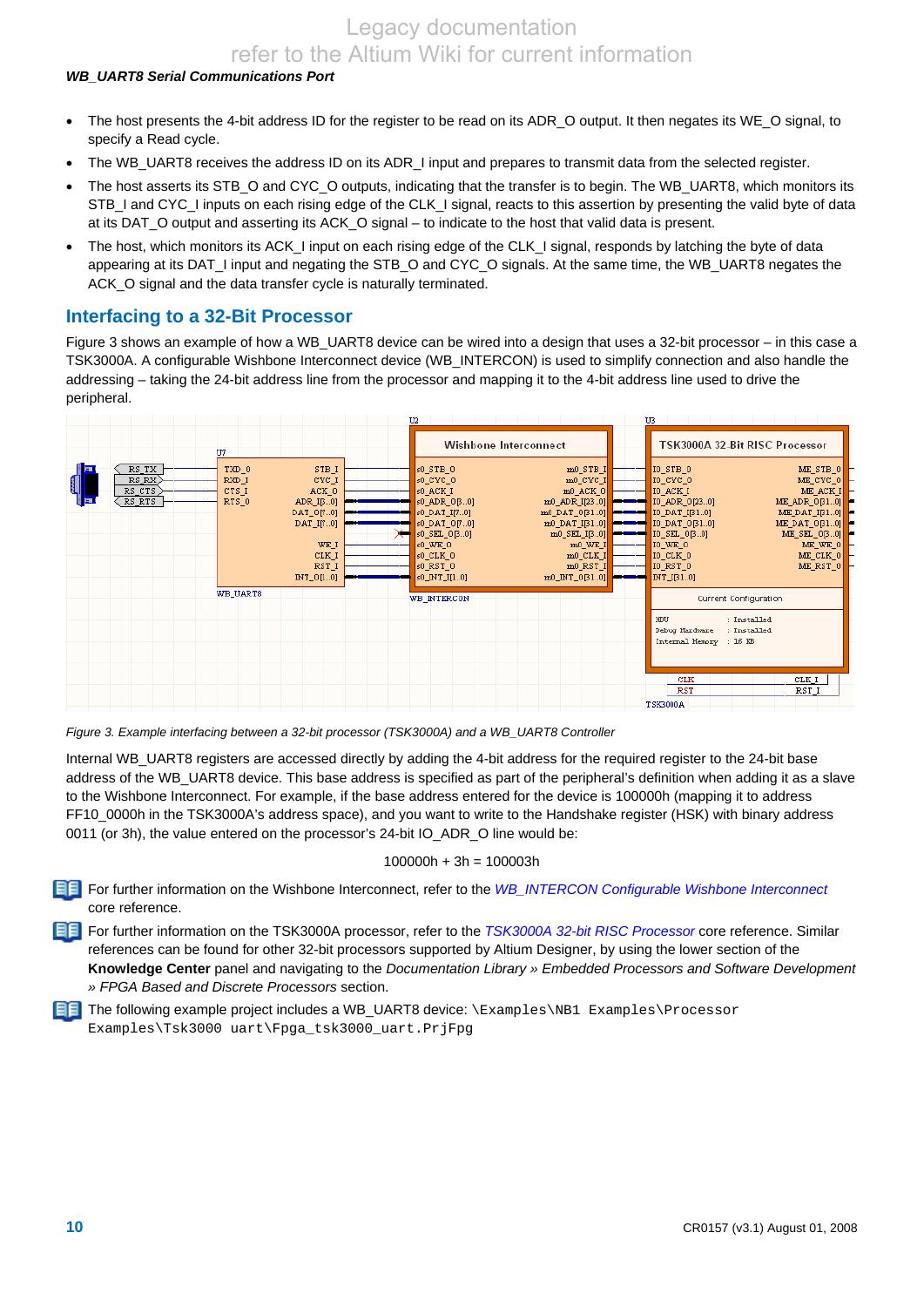# **Operational Overview**

After an external reset, the WB\_UART8 is effectively ready for use straight away. The hardware controlled handshaking is disabled after a reset – meaning that if data is available in the Transmit Buffer, the device will start sending it, regardless of the state of the CTS I pin. The Receiver will start receiving data as soon as the connected remote station sends it.

On the transmitter side, the WB\_UART8 sends a logical '0' on its TXD\_O line to notify the remote station's receiver that a new data word is being sent. The next byte of data in the Transmit Buffer is loaded into the Transmit Shift register. The 8 bits of data are then shifted out onto the TXD O line on each rising edge of the Transmitter's clock, with the LSB sent first. A stop bit is then sent to notify the remote station's receiver that transmission of this particular data word is finished.

On the receiver side, the WB\_UART8 looks for a logical '0' on its RXD\_I line, to signify the start of data transmission from the remote station's transmitter. The 8 bits of data are then read into the Receive Shift register on each rising edge of the Receiver's clock. Once the Stop bit has been detected, the byte of data in the shift register is loaded into the Receive Buffer.

The WB\_UART8 and the connected remote station should ideally be operating at the same Baud rate. The receiver in either station uses the start bit of each transmission to synchronize its clock to that of the transmitter.

If another byte of data is ready for transmission, the start bit of the next word is transmitted as soon as the stop bit of the previous word has been sent.

When there is nothing to transmit, the TXD O line remains at logical '1'.

### **Hardware Handshaking**

It is quite possible that the WB\_UART8 sends more data than the remote station's receiver can cope with and vice-versa. In this case, some sort of control is required to halt the transmission of data in either direction. The WB\_UART8 provides automatic, hardware controlled handshaking – commonly referred to as RTS/CTS handshaking.

Hardware handshaking is enabled by setting the ctsen bit of the Handshake register (HSK.0).

When the remote station is ready to receive data, the WB\_UART8's CTS\_I input goes High. The WB\_UART8 is free to transmit provided this input remains High.

When the WB\_UART8 is ready to receive, it sets its RTS line Low. The remote station will continue to transmit data as long as this output is Low. The WB\_UART8 can control this output automatically, based on the defined watermark levels for the Receive Buffer, or manually using the forcerts and rtsval bits in the Handshake register (HSK.1 and HSK.2 respectively).

### **Initialization**

After a reset of the WB\_UART8, you may want to initialize the device and set it up ready in accordance with design requirements. Initialization could include:

- Enabling hardware handshake by setting the ctsen bit in the Handshake register
- Writing the required values to the watermark registers (TXLOWMARK, RXHIGHMARK, RXLOWMARK)
- Writing the required clock divisor value to the Baud Rate Generator register
- Enabling the required interrupt bits in the INTCTRL register
- Loading the required receive delay time value into the RXDTO register.